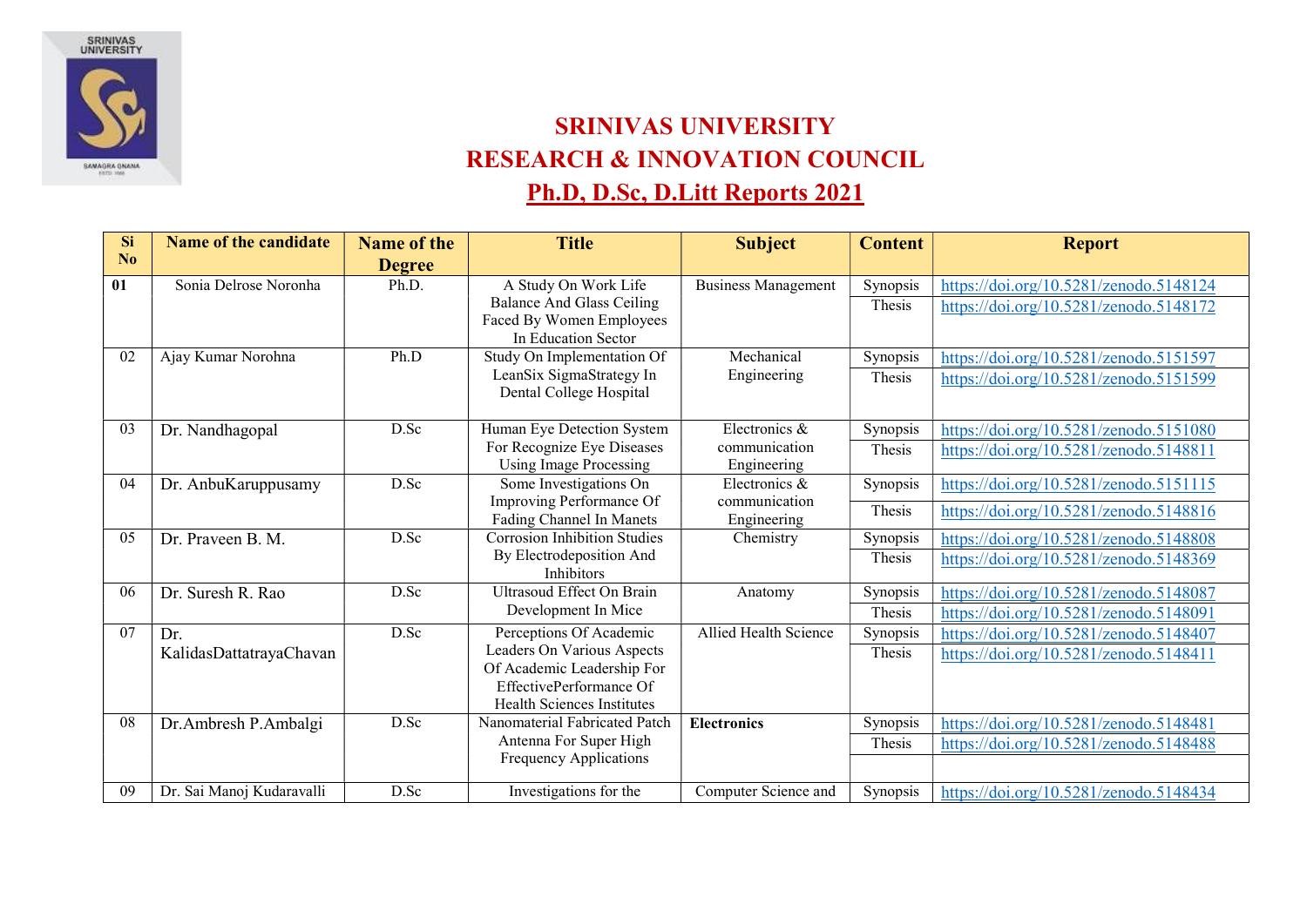|    |                         |      | improvement of the Cyber<br>Security<br>using Cloud Computing<br>methods and Architecture                                                                                            | Engineering                    | Thesis             | https://doi.org/10.5281/zenodo.5148421                                           |
|----|-------------------------|------|--------------------------------------------------------------------------------------------------------------------------------------------------------------------------------------|--------------------------------|--------------------|----------------------------------------------------------------------------------|
| 10 | Dr P. Sreeramana Aithal | D.Sc | Study on Concept of Ideal<br>Systems, Ideal Technology and<br>their Realization Opportunities<br>Using Information<br>Communication<br>&Computation Technology<br>and Nanotechnology | Technology<br>management       | Synopsis<br>Thesis | https://doi.org/10.5281/zenodo.5148335<br>https://doi.org/10.5281/zenodo.5148344 |
| 11 | Dr. Michael Sony        | D.Sc | Design Of Readiness Model<br>For Industry 4.0<br>Implementation In Indian<br><b>Engineering Industries</b>                                                                           | <b>Industrial Engineering</b>  | Synopsis<br>Thesis | https://doi.org/10.5281/zenodo.5148181<br>https://doi.org/10.5281/zenodo.5148192 |
| 12 | Dr Anil Kumar Gupta     | D.Sc | <b>Assessing Nutritional Status</b><br>Of Children<br>In Pre-School Age                                                                                                              | Medical Biochemistry           | Synopsis<br>Thesis | https://doi.org/10.5281/zenodo.5148800<br>https://doi.org/10.5281/zenodo.5148803 |
| 13 | Mr. Naveen Kumar J. R.  | Ph.D | Study On Synthesis And<br>Comprehensive<br>Characterization Of Metal                                                                                                                 | Nano Science and<br>Technology | Synopsis           | https://doi.org/10.5281/zenodo.6384154                                           |
|    |                         |      | Oxide And<br>Reduced Graphene Oxide<br>Based<br>Nanocomposite For Gas<br>Sensing Application                                                                                         |                                | Thesis             | https://doi.org/10.5281/zenodo.6384162                                           |
| 14 | Bhavya M S              | Ph.D | Preparation And<br>Characterisation Of Bio                                                                                                                                           | Nano Science and<br>Technology | Synopsis           | https://doi.org/10.5281/zenodo.6384170                                           |
|    |                         |      | Compatible Polymer-<br>Magnetic Nanocomposites                                                                                                                                       |                                | Thesis             | https://doi.org/10.5281/zenodo.6384176                                           |
| 15 | Shareefraju J Ukkund    | Ph.D | Adsorption, Kinetics And<br>Thermodynamics<br>Studies On Remediation Of                                                                                                              | Nano Science and<br>Technology | Synopsis           | https://doi.org/10.5281/zenodo.6384182                                           |
|    |                         |      | Dyes Using<br>Halloysite Nanotubes And<br>Unmodified Clay<br>Minerals                                                                                                                |                                | Thesis             | https://doi.org/10.5281/zenodo.6384187                                           |